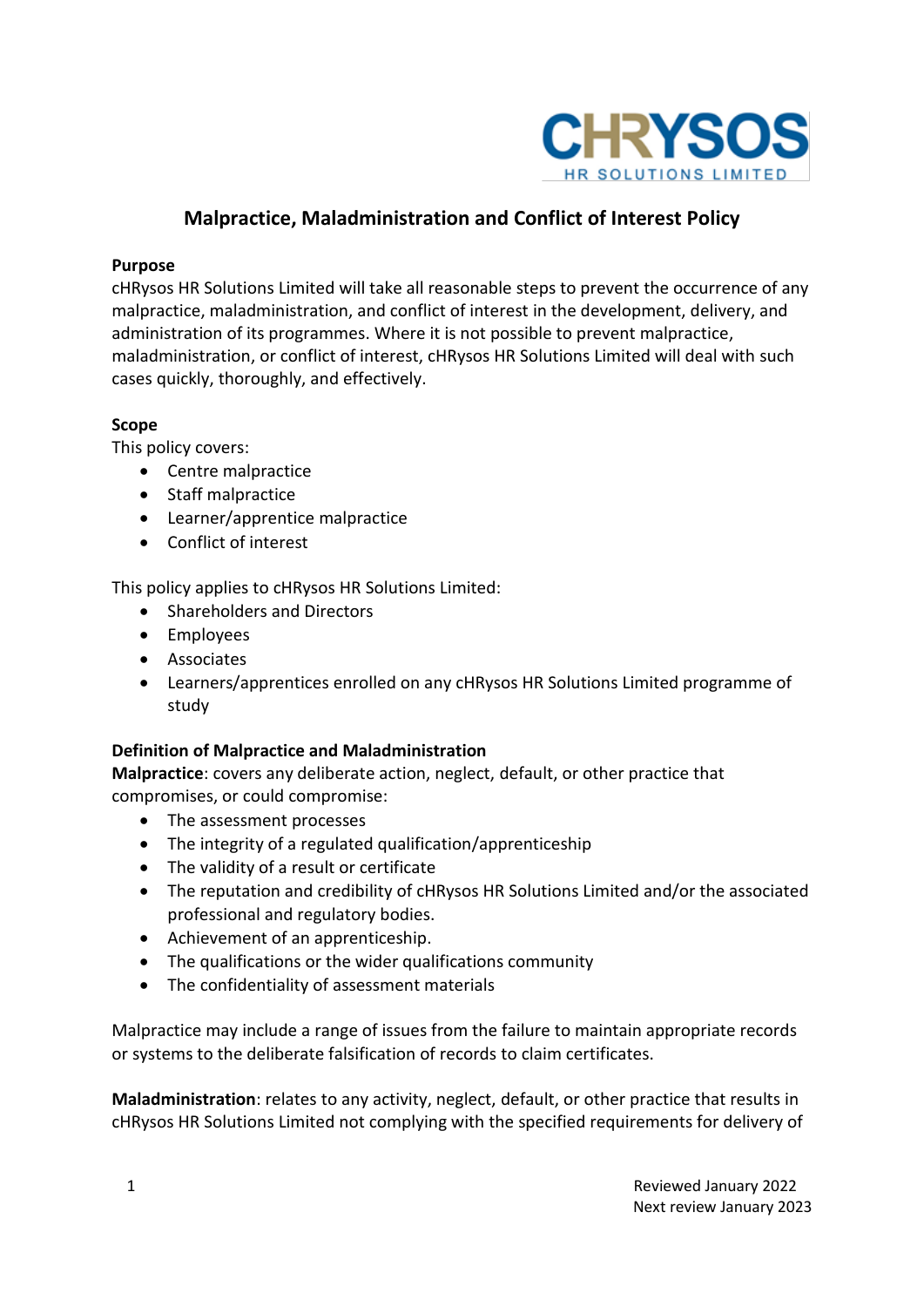the qualifications/apprenticeships as set out in the relevant codes of practice and funding rules provided by the associated professional bodies or commercial customers.

## **Types of Malpractice**

The following lists some examples of the types of incidents that may occur, this list is not exhaustive

**Centre malpractice** may include:

- Insecure storage of assessment instruments and marking guidance
- Misuse of assessments, including inappropriate adjustments to assessment decisions
- Failure to comply with requirements for accurate and safe retention of learner/apprentice evidence, assessment, and internal moderation/verification records
- Failure to comply with awarding/regulatory body procedures for managing and transferring accurate learner/apprentice data
- Excessive direction from assessors to learners/apprentices on how to meet the required standards
- Deliberate falsification of records to claim certificates

**Centre staff malpractice** means malpractice committed by a current or former member of staff or associate of cHRysos HR Solutions Limited. It can arise through, for example:

- A breach of security (e.g., failure to keep material secure, tampering with coursework etc.)
- A breach of confidentiality (e.g., failure to maintain confidentiality of assessment materials)
- Deception (e.g., manufacturing evidence of competence, fabricating assessment or internal verification records)
- The provision of improper assistance to learners/apprentices (e.g., permitting the use of a reasonable adjustment over and above those permitted by the awarding bodies' guidelines; prompting learners/apprentices in assessment by means of signs or verbal or written prompts)
- Provision of inaccurate or misleading information to administrative staff about qualifications/achievements
- Failure to declare a conflict of interest when dealing with learners/apprentices
- Failure to adhere to the regulations laid down by the associated professional and regulatory bodies

**Learner/apprentice malpractice** is malpractice committed by a learner/apprentice during their studies and may occur in:

- the completion of portfolios of internal assessment evidence
- the presentation of practical work
- the preparation and authentication of coursework
- conduct during an examination
- conduct during an internal assessment
- conduct during an external assessment
- conduct during apprenticeship end point assessment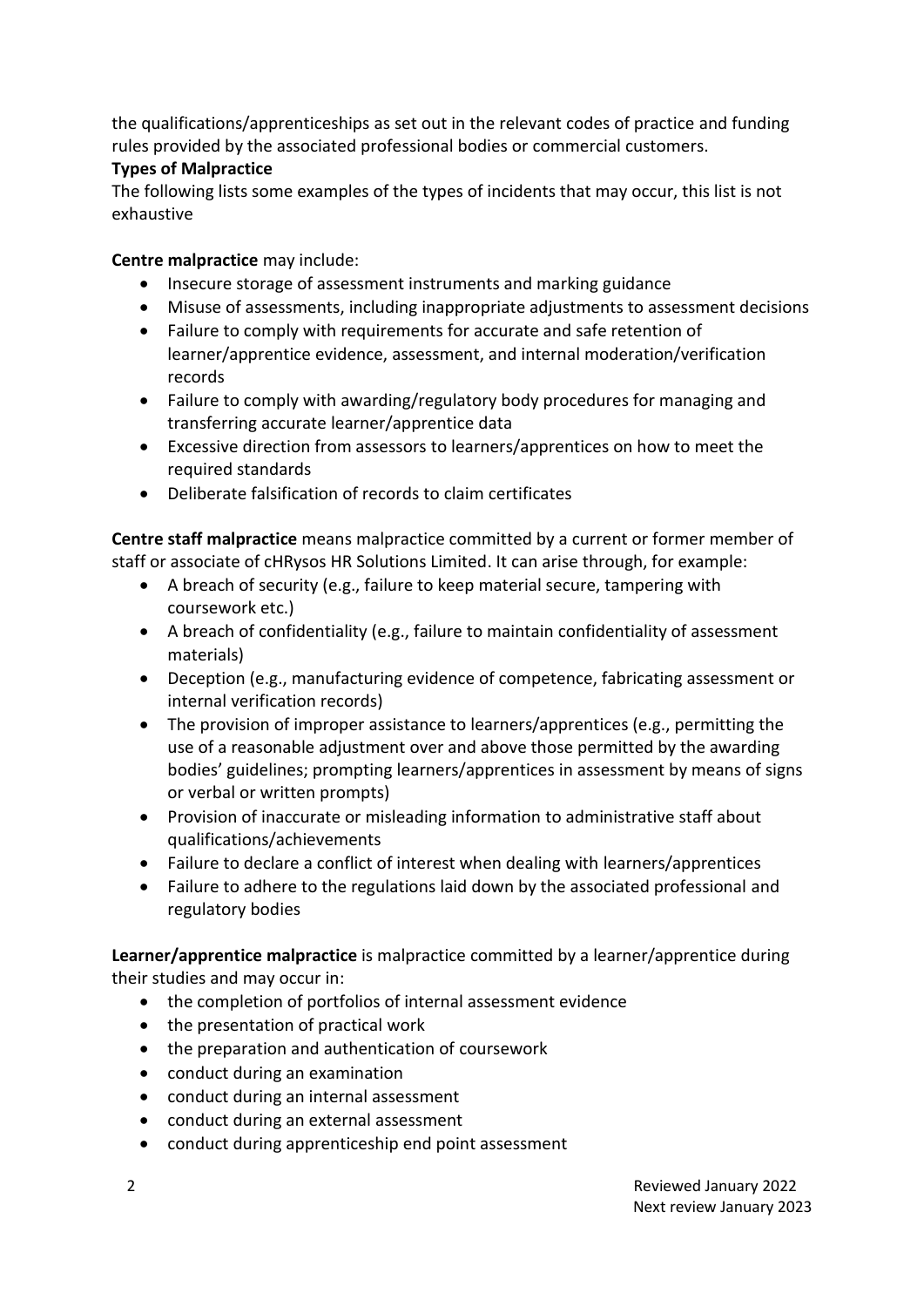Examples of learner/apprentice malpractice may include:

- Plagiarism failure to acknowledge sources properly and/or the submission of another person's work as if it were the learner/apprentice's own work.
- Collusion with others when an assessment must be completed by individual learners/apprentices
- Copying from another learner/apprentice (including using ICT to do so)
- Inclusion of inappropriate, offensive, discriminatory, or obscene material in assessment evidence. This includes vulgarity and swearing that is outside of the context of the assessment or any material of a discriminatory nature.
- Inappropriate behaviour during an assessment that causes disruption to others. This includes shouting and/or aggressive behaviour or language and having an unauthorised electronic devise that causes a disturbance in the examination room.
- Frivolous content: producing content that is unrelated to the question in scripts or coursework

Irrespective of the underlying cause or the people involved, all allegations of malpractice in relation to delivery and assessment need to be investigated to protect the integrity of cHRysos HR Solutions Limited and to be fair to all staff, associates, and learners/apprentices.

## **Minor and Substantial Malpractice/Maladministration**

The terms 'minor malpractice/maladministration' and 'substantial malpractice/ maladministration' indicate cHRysos HR Solutions Limited's view of the gravity of the impact of the alleged breach of the Policy. Staff applying this Policy will determine what constitutes minor or substantial malpractice/maladministration, according to the following definitions.

- 'Minor malpractice/maladministration' is behaviour that is judged to be a minimal threat to the integrity of assessment processes or to be the result of the individual's lack of understanding of the appropriate policy.
- 'Substantial malpractice/maladministration' is behaviour that is judged to be either a significant threat to the integrity of assessment processes or behaviour where the individual's level of experience might reasonably be interpreted as evidence that the individual was aware that the behaviour was not in keeping with standards or ethical practices or both.
- The following instances of alleged malpractice/maladministration will always be treated as 'substantial misconduct':
	- a. Once an individual has been found to have committed minor or substantial misconduct, any subsequent allegation will be regarded as substantial misconduct.
	- b. All allegations of misconduct in the assessment process; and
	- c. All allegations of collusion. [NB: in the case of learners/apprentices there must be evidence that they have been given clear instructions about the nature and extent of collaboration that is permissible in group work.]
	- d. All cases where a conflict of interest has not been declared

## **Policy Statement**

cHRysos HR Solutions Limited is committed to academic and procedural integrity and honesty. All stakeholders are expected to respect these values and uphold them within the framework laid down within this Policy and by the associated professional and regulatory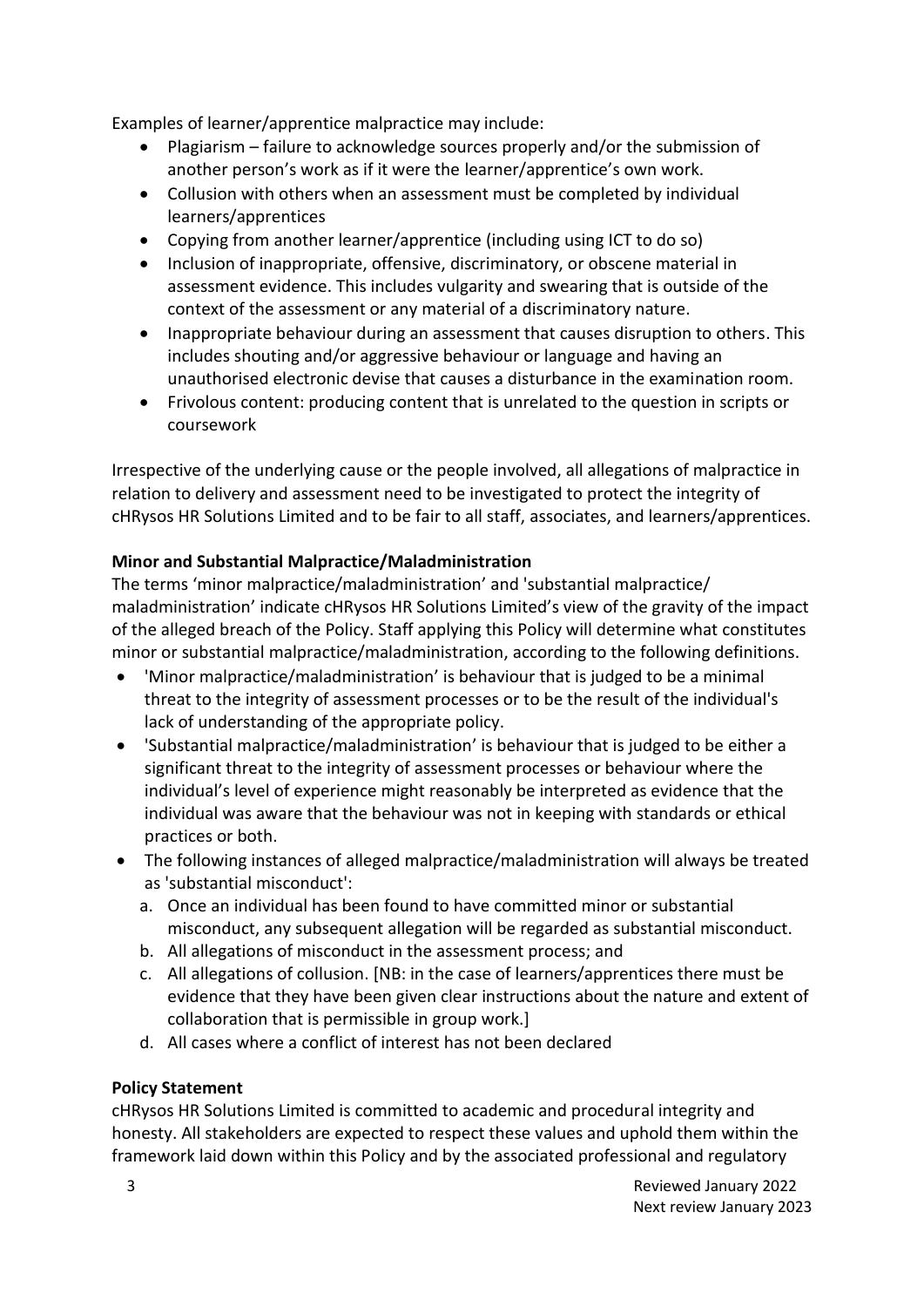bodies. Actions by staff, associates and learners/apprentices as outlined above are not permitted. These actions will be treated as malpractice or maladministration and will be penalised.

- Staff will be dealt with via disciplinary procedures (see separate policy)
- Associates will be interviewed by the Managing Director as part of an investigation into any allegations. As these individuals are not employees of cHRysos HR Solutions Limited the disciplinary procedures do not apply, however any investigation will ensure the ethos of impartial investigation of the evidence is adhered to. Proven allegations of serious malpractice/maladministration will result in further contracts not being offered.
- Learners/apprentices will be dealt with using the procedures outlined at Appendix A to this Policy.

## **Conflict of Interest**

Where a member of cHRysos HR Solutions Limited staff or associate finds there is a conflict of interest in their relationship with an enrolled learner/apprentice this must be declared using the proforma at Appendix B. The completed proforma to be held with the course paperwork for the learner/apprentice concerned.

Once a conflict of interest is notified that member of staff or associate must not be involved in the assessment, moderation, or verification stage for that learner/apprentice.

Failure to notify a conflict of interest will be considered as serious malpractice by cHRysos HR Solutions Limited.

Examples of conflict of interest are:

- Familial relationships
- Close personal relationships such as a partner
- Friendships (although not acquaintances). [If in doubt please speak to the Managing Director for advice.]
- Familial relationships with your own friends (for example: daughter of a friend)
- An individual with whom you do business with elsewhere or their family members.

#### **Notification of suspected malpractice/maladministration to the Professional/Regulatory Body**

When internal investigations indicate evidence that there has been an instance of malpractice/maladministration then cHRysos HR Solutions Limited will notify the relevant professional/regulatory body using the proforma at Appendix C. This proforma will be passed via the relevant external moderator/verifier (where appropriate) for onward transmission to their professional body or in the case of apprentices directly to the ESFA/IATE as appropriate, so that that they are able to follow their own procedures in relation to any issues arising.

#### **Policy review**

This policy will be reviewed annually to ensure its appropriateness and approach is fit for purpose.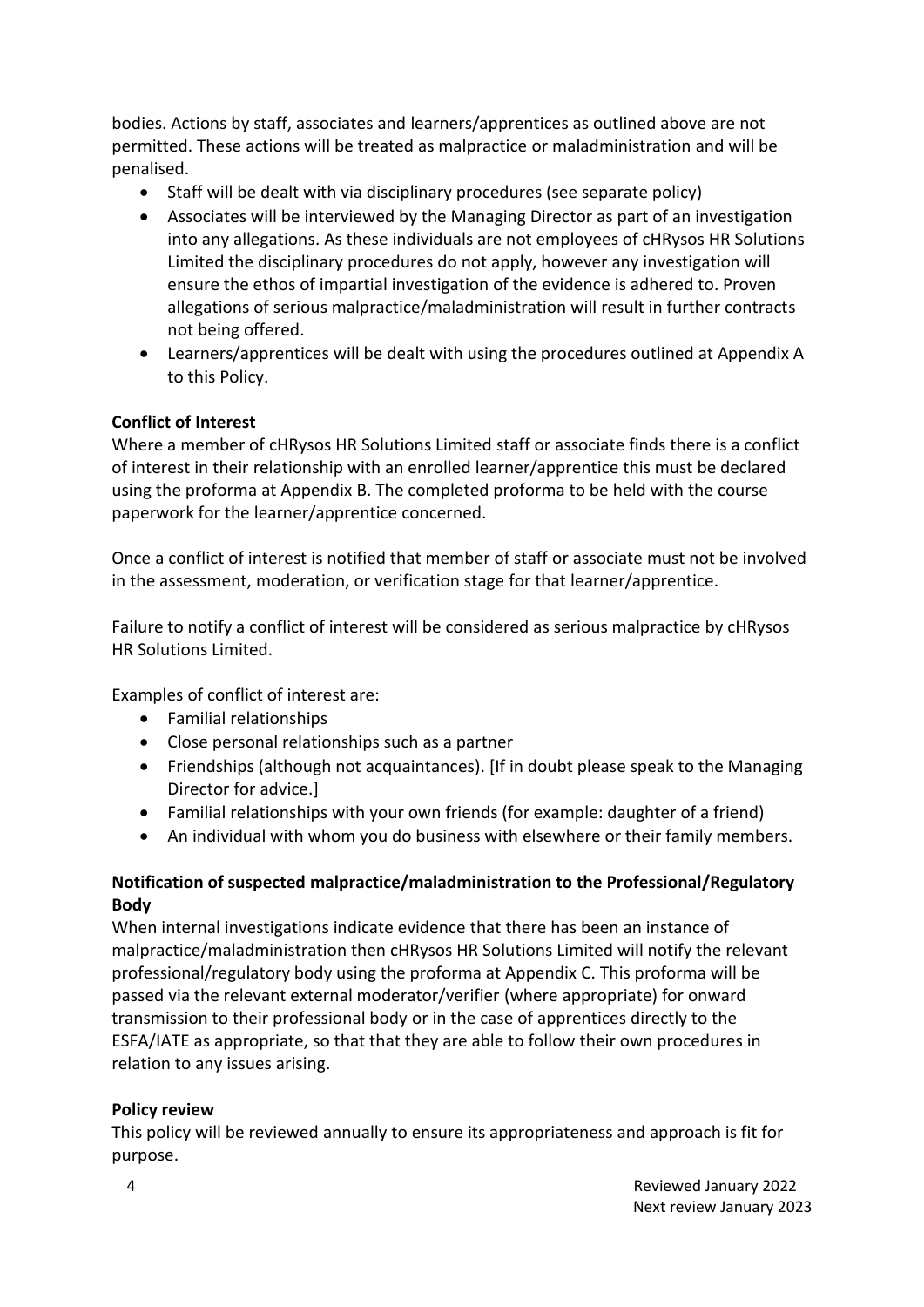| Author               | Julie Gordon     |
|----------------------|------------------|
| Position             | Founder-Director |
| Last reviewed        | January 2022     |
| Date for next review | January 2023     |
| Signature            | J. Gordon        |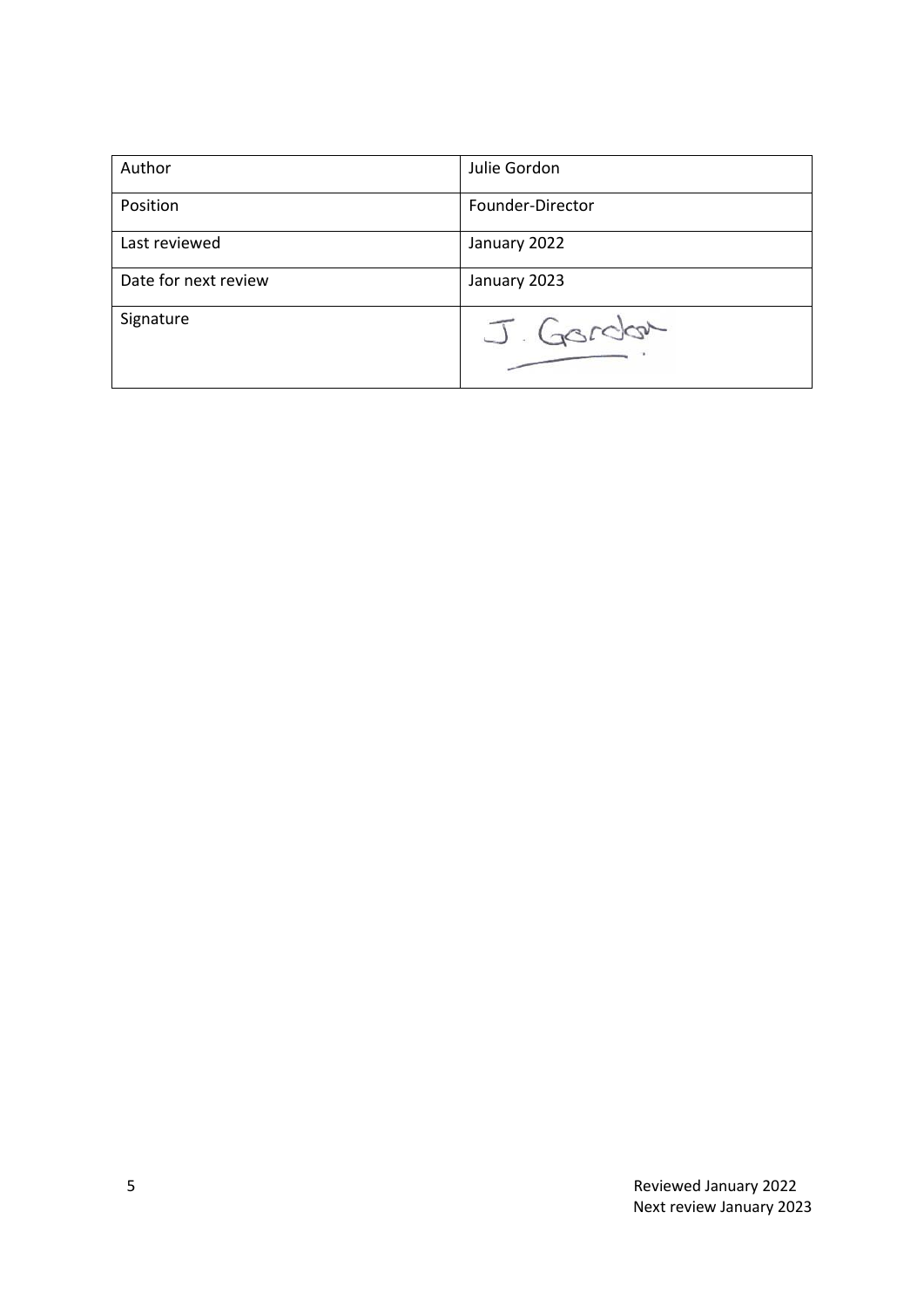## **Procedures for dealing with instances of learner/apprentice malpractice/ maladministration**

(for the purposes of this appendix the term learner/apprentice misconduct will be used)

#### **Introduction**

All investigations of alleged academic misconduct by learners/apprentices are to be conducted with close regard for procedural fairness. The processes described in this Policy for the hearing of allegations provide learners/apprentices with opportunities to respond to allegations and, on specified grounds, to appeal disciplinary decisions.

All meetings to hear allegations of academic misconduct will be conducted with the principal object of impartially and fairly investigating the facts surrounding the allegation. Proceedings will be formal but will not be adversarial. A learner/apprentice invited to attend such meetings to respond to an allegation may be assisted by a fellow enrolled learner/apprentice or a member of cHRysos HR staff. The support person may provide the learner/apprentice with advice, but may not act as an advocate, nor make direct comment in the meeting, unless given permission to do so by the Chair of the meeting.

In some cases, an allegation of academic misconduct may arise from a learner/apprentice's ignorance or misunderstanding of appropriate referencing or other academic requirements. Programme Tutors/Assessors/Curriculum Leads should have the opportunity to determine whether this has been the case, and to advise the learner/apprentice accordingly. Allegations of academic misconduct by learners/apprentices must, therefore, be thoroughly investigated by the appropriate Tutor-Assessor/Curriculum Lead in the first instance.

The appropriate Tutor-Assessor/Curriculum Lead may, in circumstances defined in this Policy, dismiss an allegation, or counsel, warn or discipline a learner/apprentice. Wherever a learner/apprentice's ignorance or misunderstanding of academic requirements can be demonstrated through careful investigation and use of evidence, the appropriate Tutor-Assessor/Curriculum Lead will ensure that he or she receives advice, whether or not a penalty for academic misconduct is imposed.

The Quality Assurance Lead, in consultation with the appropriate Programme Tutor-Assessor/Curriculum Lead may determine that a learner/apprentice who has committed academic misconduct as a result of ignorance or misunderstanding will not have an offence noted on their learner/apprentice record on the first occasion of such an offence.

In determining that academic misconduct has occurred, it is not necessary to show that a learner/apprentice has achieved an improper academic advantage. Some acts of plagiarism or collusion might not actually confer an academic advantage. For example, plagiarising an essay that does not address the question that has been asked, leading to a mark of zero, does not confer any academic advantage, but is still academic misconduct.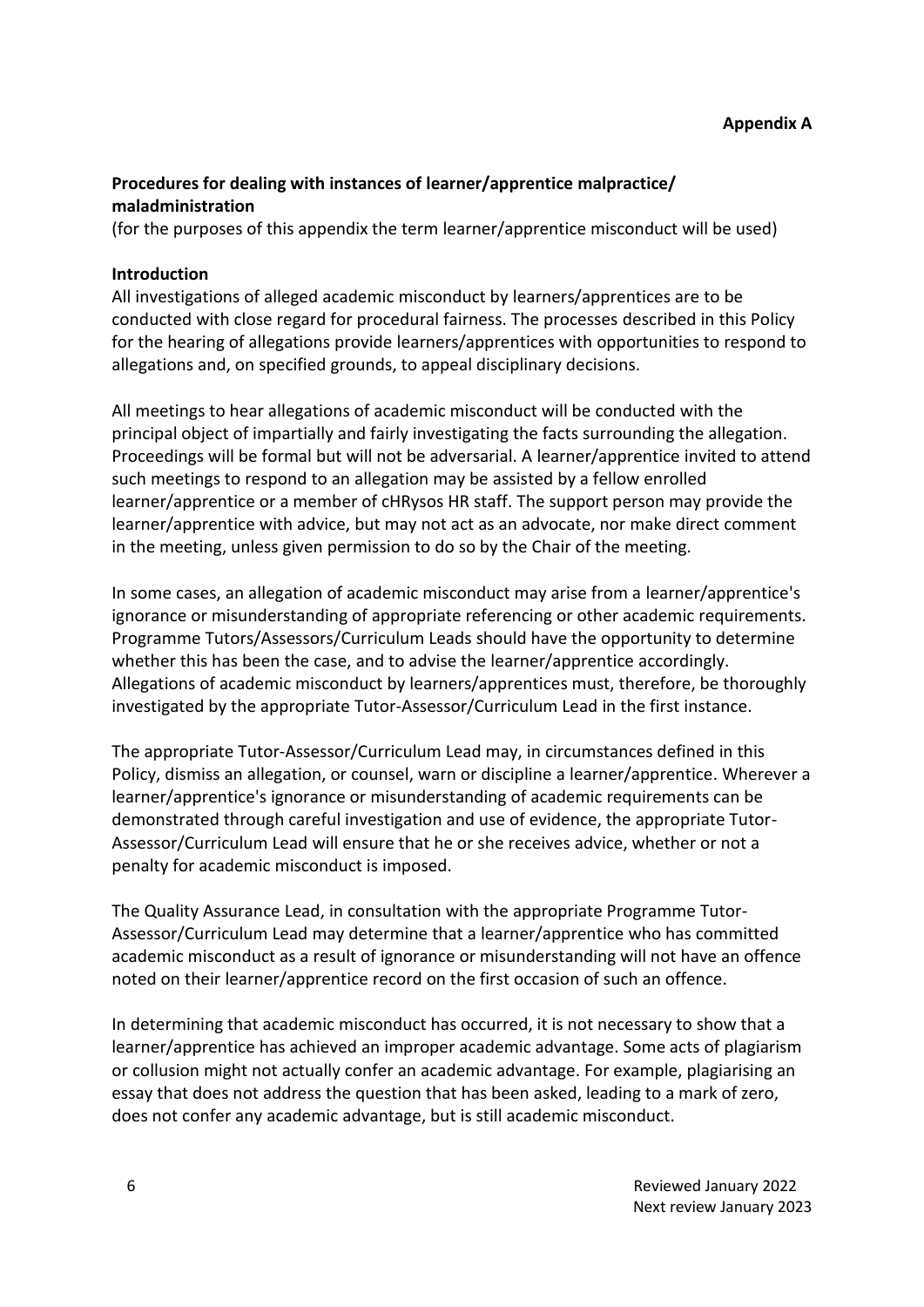In circumstances where it is not possible or appropriate for an allegation to be resolved by the appropriate Tutor-Assessor/Curriculum Lead, the allegation will be referred by the Tutor-Assessor/Curriculum to the Quality Assurance Lead for consideration.

In determining a penalty for proven academic misconduct, the following will be considered:

- whether the misconduct is minor or substantial.
- whether the learner/apprentice has been able to demonstrate that there were any mitigating circumstances; and
- whether the learner/apprentice has a record of previous, proven misconduct.

# **Procedures**

# **Investigating and Hearing Allegations of Misconduct**

Investigations and hearings of allegations of academic misconduct by learners/apprentices, or of appeals by learners/apprentices, will be conducted in accordance with the following summary of processes and in as non-adversarial manner as possible. The summary is to be read and implemented in conjunction with the Guidelines section of this Policy.

# **Reporting Suspected Academic Misconduct**

Where the Tutor-Assessor/Curriculum Lead or Examinations/Test Invigilator or any other person, has reason to believe that a learner/apprentice has engaged in academic misconduct, he or she must provide to the Quality Assurance Lead a signed or emailed report, setting out information and any evidence relating to the suspected academic misconduct. Copies of relevant original documents must be forwarded immediately, or be kept securely, for later reference if required.

In the case of an apprentice, the Quality Assurance Lead must always notify the apprentice's employer of the suspected academic misconduct.

# **Investigation by Quality Assurance Lead**

Within five working days of receiving a report of alleged learner/apprentice academic misconduct, the Quality Assurance Lead will:

- confer with the Tutor-Assessor/Curriculum Lead to decide whether the allegation requires investigation, making whatever enquiries he or she considers necessary.
- if the Quality Assurance Lead and the Tutor-Assessor/Curriculum Lead decide that the allegation requires investigation, invite the learner/apprentice in writing, by first class post and email, to an interview, to investigate the matter further and advise the learner/apprentice that they may be assisted at the interview by a fellow enrolled learner/apprentice or a member of cHRysos HR Solutions Limited staff. In the case of an apprentice, the apprentice's employer will also be notified of this interview and invited to attend.
- schedule the meeting as soon as practicable after eight working days, or more, from the date of despatch of the invitation, but no later than 15 working days after the date of despatch; and
- arrange for at least two members of staff to be present at the interview (normally the Quality Assurance Lead and Tutor-Assessor/Curriculum Lead).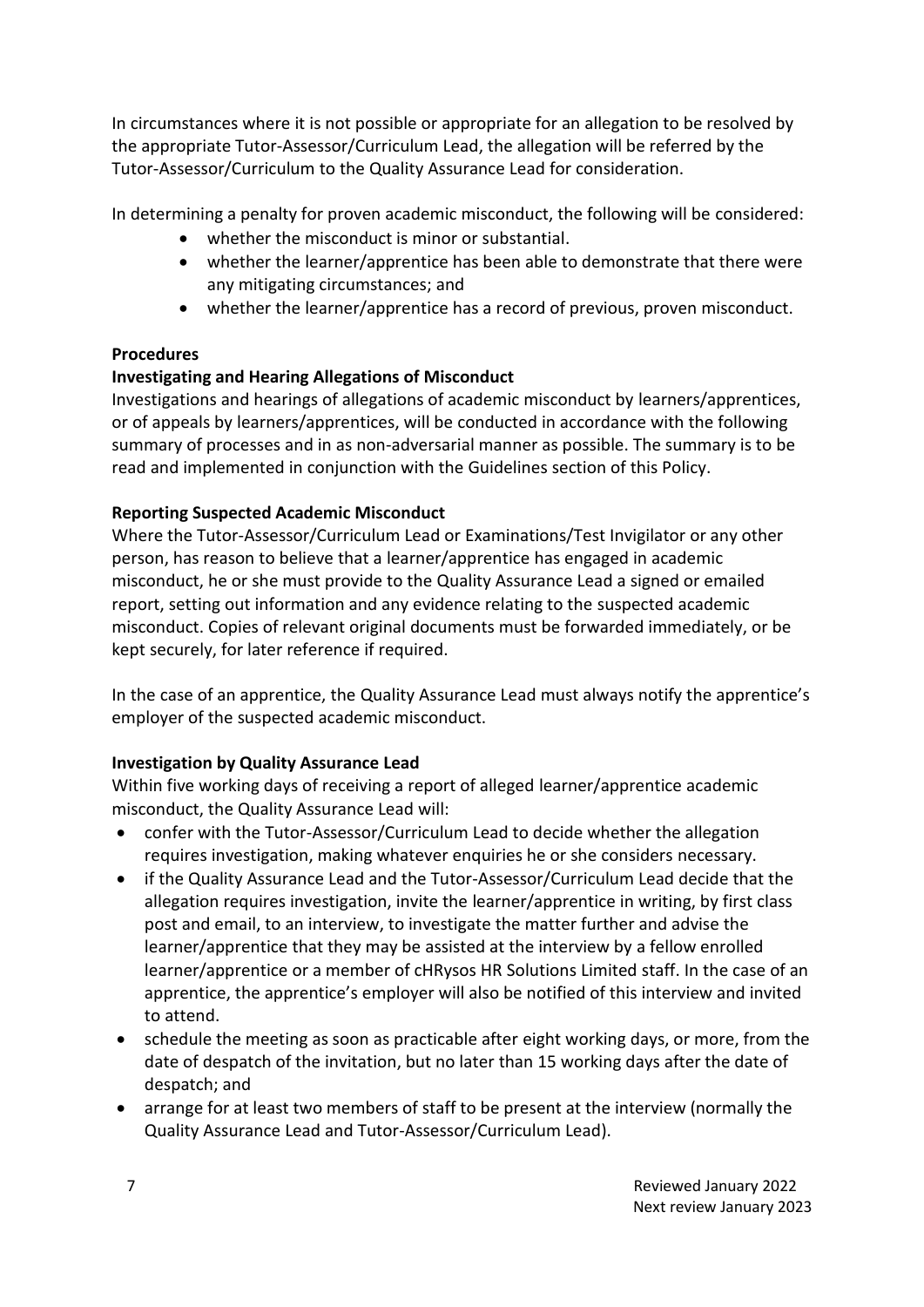Within seven working days of the date the invitation was despatched, the learner/ apprentice must respond to the invitation, advising whether he or she will attend the interview. Failure to do so will mean that a determination about the allegation will be made in the learner/apprentice's absence.

In the case of an apprentice, copies of all correspondence will be issued to the apprentice's line manager who will also be invited to attend any hearing.

Following the interview, or its scheduled date if the learner/apprentice does not attend, the Quality Assurance Lead, in consultation with the Tutor-Assessor/Curriculum Lead, will determine an appropriate course of action from among the following options:

- if the Quality Assurance Lead decides the allegation is not substantiated, the Quality Assurance Lead will dismiss the allegation and will not impose a penalty for misconduct.
- if the Quality Assurance Lead and the Tutor-Assessor/Curriculum Lead decide that misconduct has occurred, but that it is minor misconduct, the Quality Assurance Lead will decide on one of the following courses of action, or a combination of them:
	- a. arrange for appropriate academic counselling of the learner/apprentice.
	- b. require the learner/apprentice to submit a replacement for any relevant assessment task, with a requirement that the learner/apprentice must satisfactorily achieve the outcomes for the assessment task (the Quality Assurance Lead may specify a maximum mark or grade that can be awarded for this replacement task - for example, 50% or 'Satisfactory' or 'Unsatisfactory'); or
	- c. downgrade the mark for a relevant assessment task, in consultation with the Tutor-Assessor/Curriculum Lead (this mark may be zero); and
	- d. if the Quality Assurance Lead judges that the alleged misconduct is substantial, as defined in the Policy (including a second or later case of minor misconduct or any case of collusion and any form of misconduct in an examination/test), he or she will refer the allegation of academic misconduct to the Managing Director for further investigation and decision.

Within five working days after the date that had been scheduled for the interview (whether or not the learner/apprentice has attended), the Quality Assurance Lead will advise the learner/apprentice in writing, by first class post and email of the decision, giving reasons for the decision. If the decision is that misconduct has occurred, the Quality Assurance Lead will also advise the learner/apprentice of his or her right of appeal in accordance with the 'Appeals' provisions of this Policy, below. A copy of this letter will also be sent to the Managing Director to indicate the outcome of the investigation.

In the case of an apprentice, a copy of all correspondence will also be sent to the apprentice's employer and any decision taken in relation to the investigation will be made in liaison with the apprentice's employer.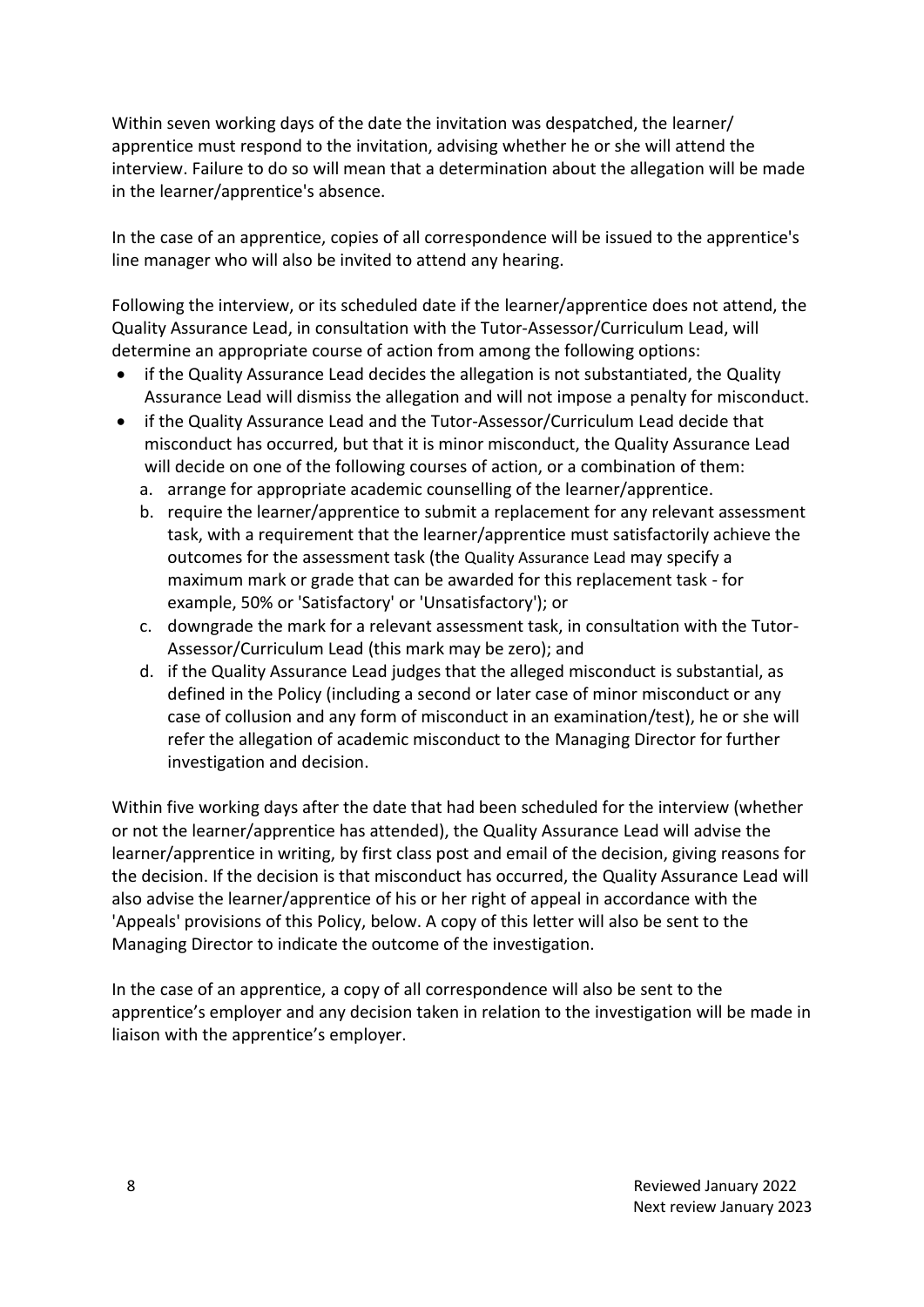## **Appeals against Determinations made in relation to Academic Misconduct by the Quality Assurance Lead – Minor Academic Misconduct**

A learner/apprentice found by the Quality Assurance Lead to have engaged in minor academic misconduct may, provided they have grounds as specified below, appeal, in writing, to the Managing Director.

The learner/apprentice must ensure that any appeal, together with supporting evidence, is received by the Managing Director, within 15 working days from the date of the letter advising of the decision.

## **Grounds for Appeal**

An appeal can only be made on one or more of the following grounds, which must be addressed in the appeal letter:

- a. that the learner/apprentice considers there is evidence that a determination made by the Quality Assurance Lead was made in breach of procedural fairness.
- b. that the learner/apprentice does not agree that the allegation is correct.
- c. that the learner/apprentice considers that there is now substantial new evidence relating to the original allegation of academic misconduct, which was not previously available to the Quality Assurance Lead; and
- d. that the learner/apprentice considers that the penalty imposed by the Quality Assurance Lead was too severe.

The Managing Director may determine that there are no valid grounds for appeal, and that the appeal will therefore not be heard.

## **Hearing of an Appeal**

If the Managing Director judges that there appear to be valid grounds for an appeal, the Managing Director will arrange a meeting to hear the appeal. The meeting will be held no later than 20 working days from the date on which the appeal is received and the learner/apprentice will be given no less than seven working days' notice of the meeting.

The Managing Director will advise the learner/apprentice, by first class post and email of the date, time, and place of the meeting, send him or her copies of all papers to be considered at the meeting and invite the learner/apprentice to attend, to present a case in person. The Managing Director will also inform the learner/apprentice that a member of cHRysos HR Solutions Limited staff will attend to ensure procedural fairness and that the learner/ apprentice may be assisted at the meeting by a fellow enrolled learner/apprentice or a member of cHRysos HR Solutions Limited staff.

In the case of an apprentice, copies of all correspondence will be sent to the apprentice's employer and the employer will be invited to attend the appeal hearing.

In hearing an appeal, the Managing Director will investigate any procedural irregularities referred to in the learner/apprentice's letter of appeal and the evidence on which the determination was made by the Quality Assurance Lead. After such a hearing the Managing Director will: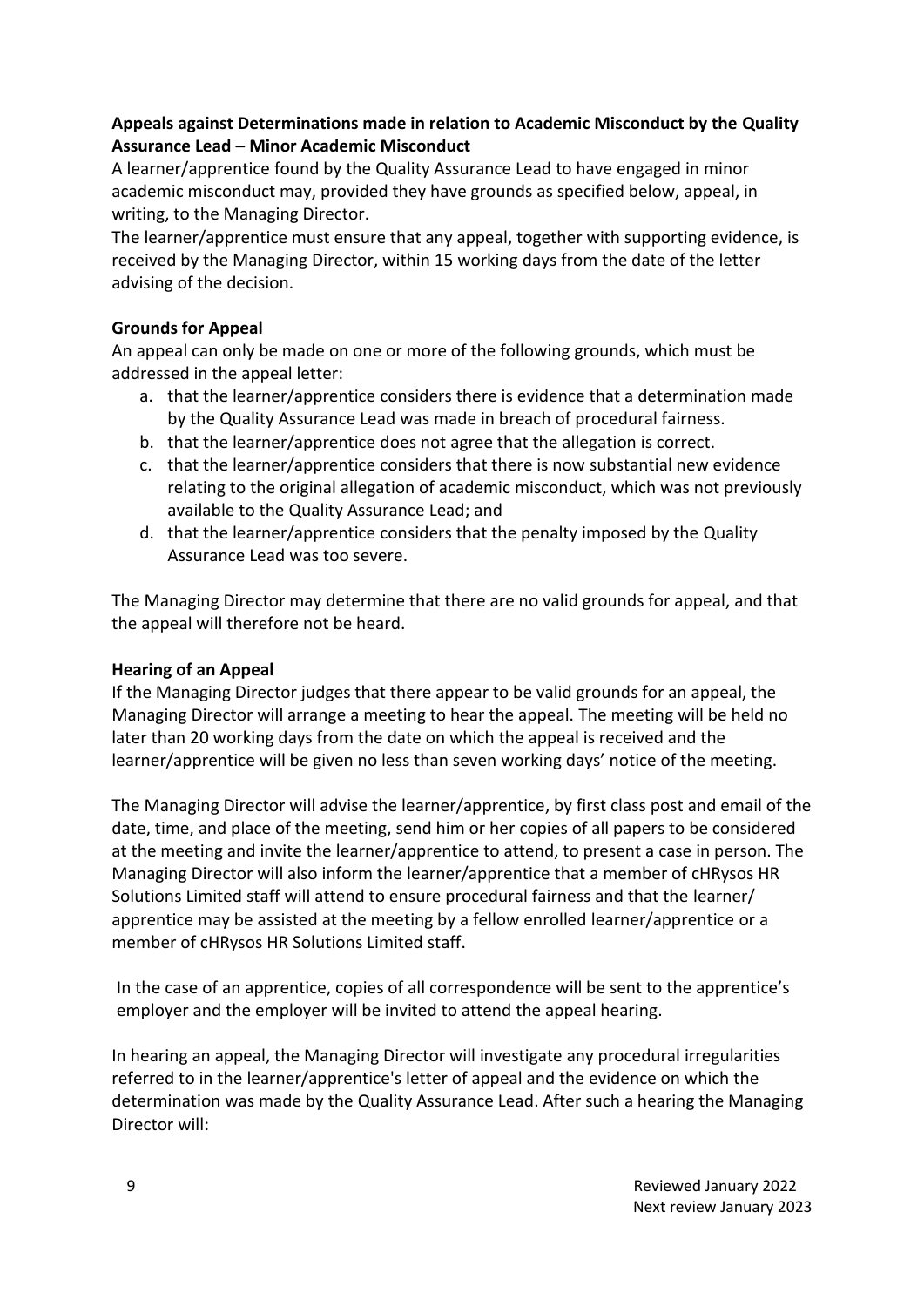- a. allow the appeal, if the Managing Director considers that the original decision to confirm the occurrence of misconduct should be set aside, and/or that a penalty should be varied, in the light of demonstrated procedural irregularities or the available evidence; or
- b. dismiss the appeal, if the Managing Director considers that the decision and/or the penalty should not be set aside or varied; or
- c. dismiss the appeal against a determination of academic misconduct, but vary the penalty imposed, subject to the following conditions:
	- i. that, if the appeal is made on procedural grounds, the Managing Director may not impose a more severe penalty than that originally imposed; and
	- ii. that, if the appeal is made based on new evidence now available, the Managing Director will determine an appropriate course of action from among those that are available to the Managing Director, as provided above.

In the case of an apprentice, copies of all correspondence will be provided to the apprentice's employer and any decision in relation to the outcome of the appeal hearing will be made in liaison with the apprentice's employer.

# **Following the Meeting with the Managing Director**

The Managing Director will, within five working days of the conclusion of the meeting to hear the appeal, advise the learner/apprentice in writing, by letter and email, of the outcome of the appeal.

In the case of an apprentice, a copy of this letter will be sent to the apprentice's employer.

The decision made by the Managing Director is final.

# **Substantial academic misconduct**

# **Further investigation and decision by the Managing Director**

Following implementation of the investigation process set out above, within ten working days of receiving a formal allegation from the Quality Assurance Lead that a learner/ apprentice is suspected of substantial academic misconduct, the Managing Director will:

- notify the learner/apprentice in writing, by first class post and email of the misconduct alleged.
- invite the learner/apprentice to respond to the allegation, in person, in an interview with the Managing Director, which will be held as soon as practicable after eight working days, but no later than 15 working days from the date of despatch of the invitation.
- inform the learner/apprentice that another member of cHRysos HR Solutions Limited staff will attend the interview to ensure procedural fairness and that the learner/ apprentice may be accompanied by a fellow learner/apprentice, or a member of cHRysos HR Solutions Limited staff.
- In the case of an apprentice, send copies of all correspondence to the apprentice's employer and invite the employer to attend the interview; and
- enclose with the notification a copy of all documentation related to the allegation that will be considered by the Managing Director.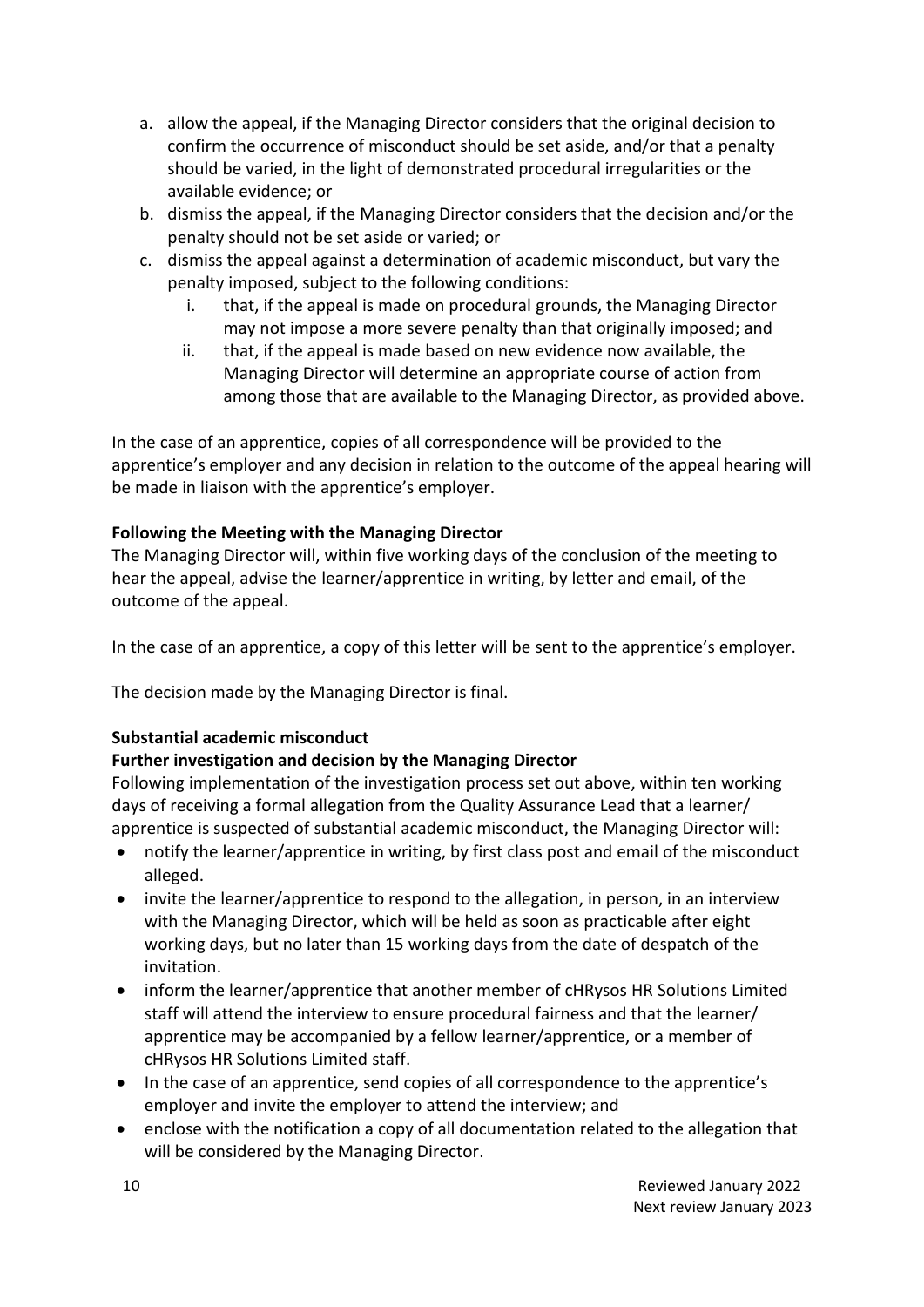Within seven working days of the date on the invitation, the learner/apprentice must respond to the invitation, advising whether he or she will attend the interview. Failure to do so will mean that a determination about the allegation will be made in the learner/ apprentice's absence.

#### **Interview with Managing Director**

At the commencement of the interview, the Managing Director must outline the allegation against the learner/apprentice and the purpose of the interview. The Managing Director must invite the learner/apprentice to respond to the allegation and to confirm whether they agree that the allegation is correct and, if so, whether the learner/apprentice wishes any mitigating circumstances to be considered.

At the end of the interview, the Managing Director will advise the learner/apprentice of his or her right of appeal in accordance with the 'Appeals' provisions of this Policy.

#### **Following the Interview**

If the Managing Director decides, after meeting with the learner/apprentice, that the allegation is not substantiated, the Managing Director will dismiss the allegation, impose no penalty, and advise the learner/apprentice in writing of the decision, by first class post and email.

If the Managing Director decides, after meeting with the learner/apprentice, that the allegation is substantiated, the Managing Director will decide whether the misconduct is minor or substantial, as defined in this Policy. The Managing Director will also consider whether there are any mitigating circumstances and note whether the learner/apprentice has been found to have engaged in any other incidents of academic misconduct.

In the case of an apprentice, copies of all correspondence will be sent to the apprentice's employer.

#### **Actions and Penalties available to the Managing Director**

Within five working days of the meeting, (whether or not the learner/apprentice attends), the Managing Director will then determine an appropriate course of action from among the following options, 'a.' to 'j', or any appropriate combination of them, and advise the learner/apprentice in writing, by first class post and email, giving reasons for the decision:

- a. warn and counsel the learner/apprentice.
- b. reprimand the learner/apprentice.
- c. require the learner/apprentice to meet with and apologise formally to any relevant party(ies).
- d. require the learner/apprentice to re-submit an item of work in which misconduct has been detected, after he or she has edited or totally re-written it, as appropriate, so that it meets the required academic referencing and other conventions and standards.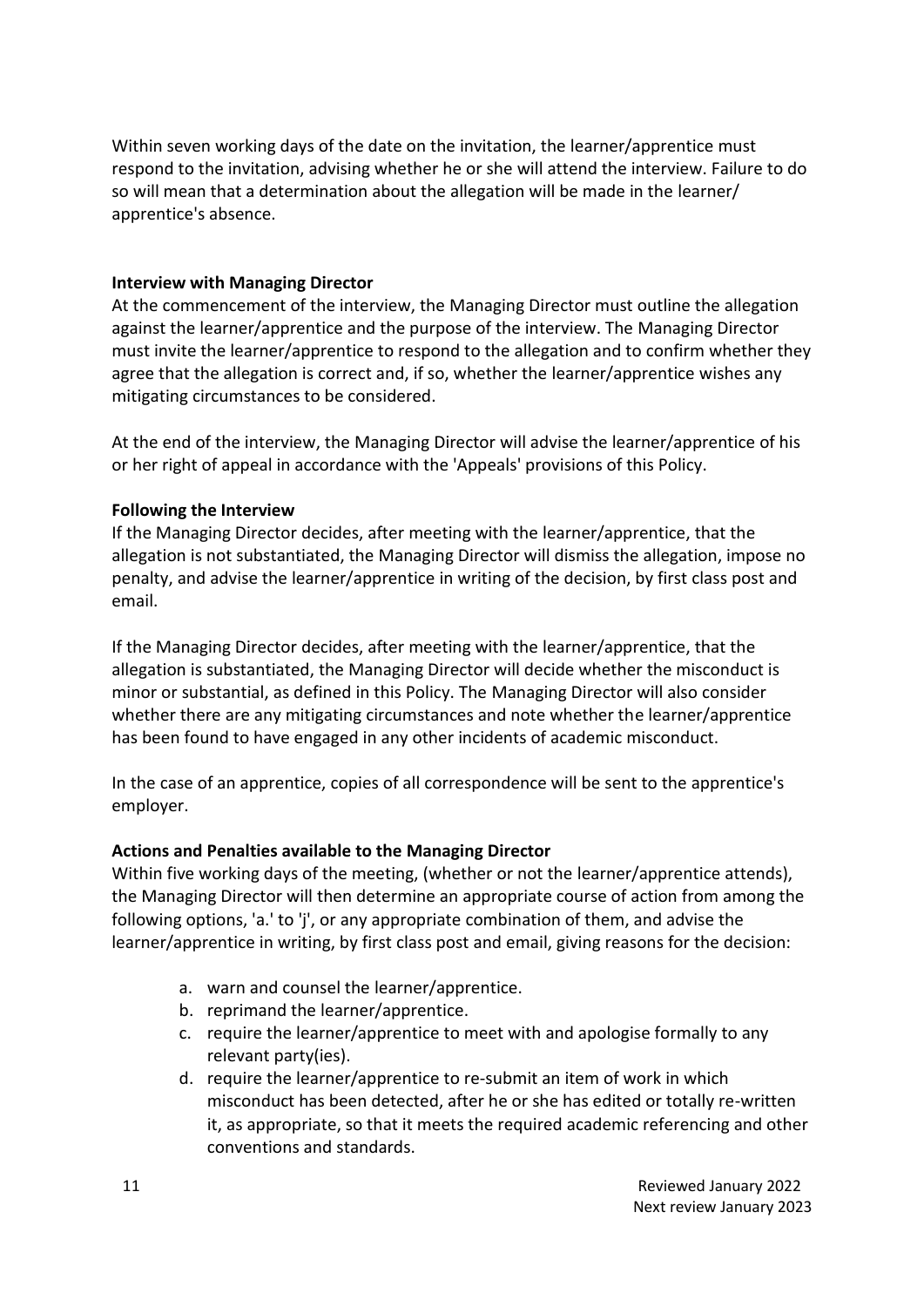- e. require the learner/apprentice to submit a replacement for any relevant assessment task, with a requirement that the learner/apprentice must satisfactorily achieve the outcomes for the assessment task. The Managing Director may specify a maximum mark or grade that can be awarded for this replacement task (for example, 50% or 'Satisfactory' or Unsatisfactory'); this mark may be zero.
- f. downgrade the mark for a relevant assessment task, in consultation with the Tutor-Assessor/Curriculum Lead; this mark may be zero.
- g. where misconduct has been detected in an examination/test, require the learner/apprentice to sit a relevant replacement examination. The Managing Director may specify a maximum mark or grade that can be awarded for this replacement exam; this mark may be set at zero.
- h. downgrade a final grade or impose a grade of fail in a relevant unit.
- i. suspension from the programme; or
- j. permanent exclusion from the programme.

In the case of an apprentice, copies of all correspondence will be provided to the apprentice's employer and any action or penalty imposed upon the apprentice will be made in liaison with the apprentice's employer.

In advising the learner/apprentice of the decision, the Managing Director must also advise the learner/apprentice of his or her right of appeal in accordance with the 'Appeals' provisions in this Policy, below.

While the matter is being investigated, and until the matter is determined, the learner/apprentice may continue to attend classes and submit work for assessment.

## **Appeals against Determinations made in relation to Academic Misconduct by the Managing Director**

A learner/apprentice found by the Managing Director to have engaged in academic misconduct may, provided they have grounds as specified below, appeal, in writing, to the cHRysos HR Solutions Limited Board of Governance – Teaching and Learning Independent Specialist.

The learner/apprentice must ensure that any appeal, together with supporting evidence, is received by the Board of Governance – Teaching and Learning Independent Specialist within 15 working days from the date of the letter advising of the Managing Director's decision.

#### **Grounds for Appeal**

An appeal can only be made on one or more of the following grounds, which must be addressed in the appeal letter:

a. that the learner/apprentice considers there is evidence that a determination made by the Managing Director was made in breach of procedural fairness.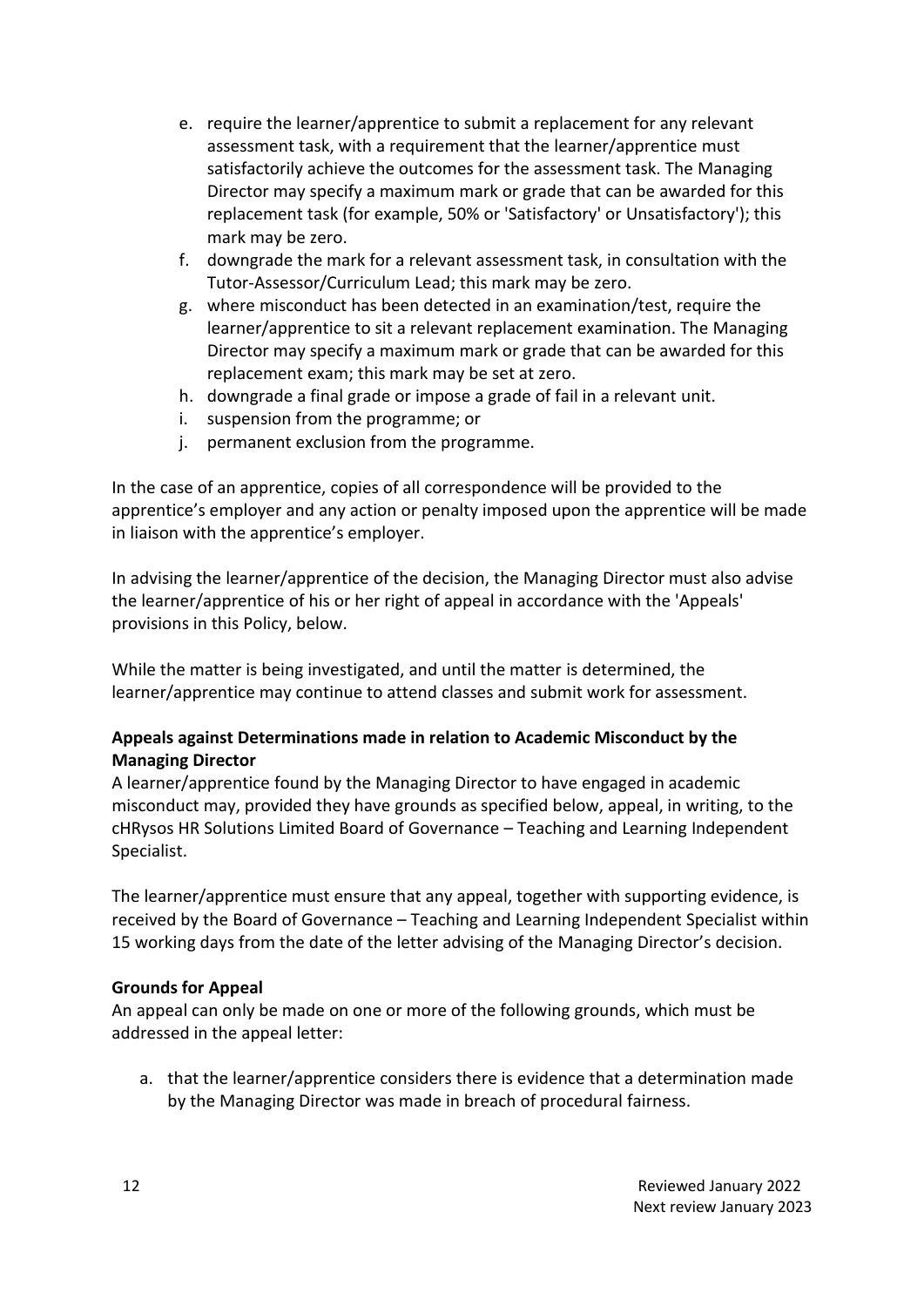- b. that the learner/apprentice considers there is now substantial new evidence relating to the original allegation of academic misconduct, which was not previously available to the Managing Director; and
- c. the learner/apprentice considers that the penalty imposed by the Managing Director was too severe.

The Board of Governance – Teaching and Learning Independent Specialist may determine that there are no valid grounds for appeal, and that the appeal will therefore not be heard.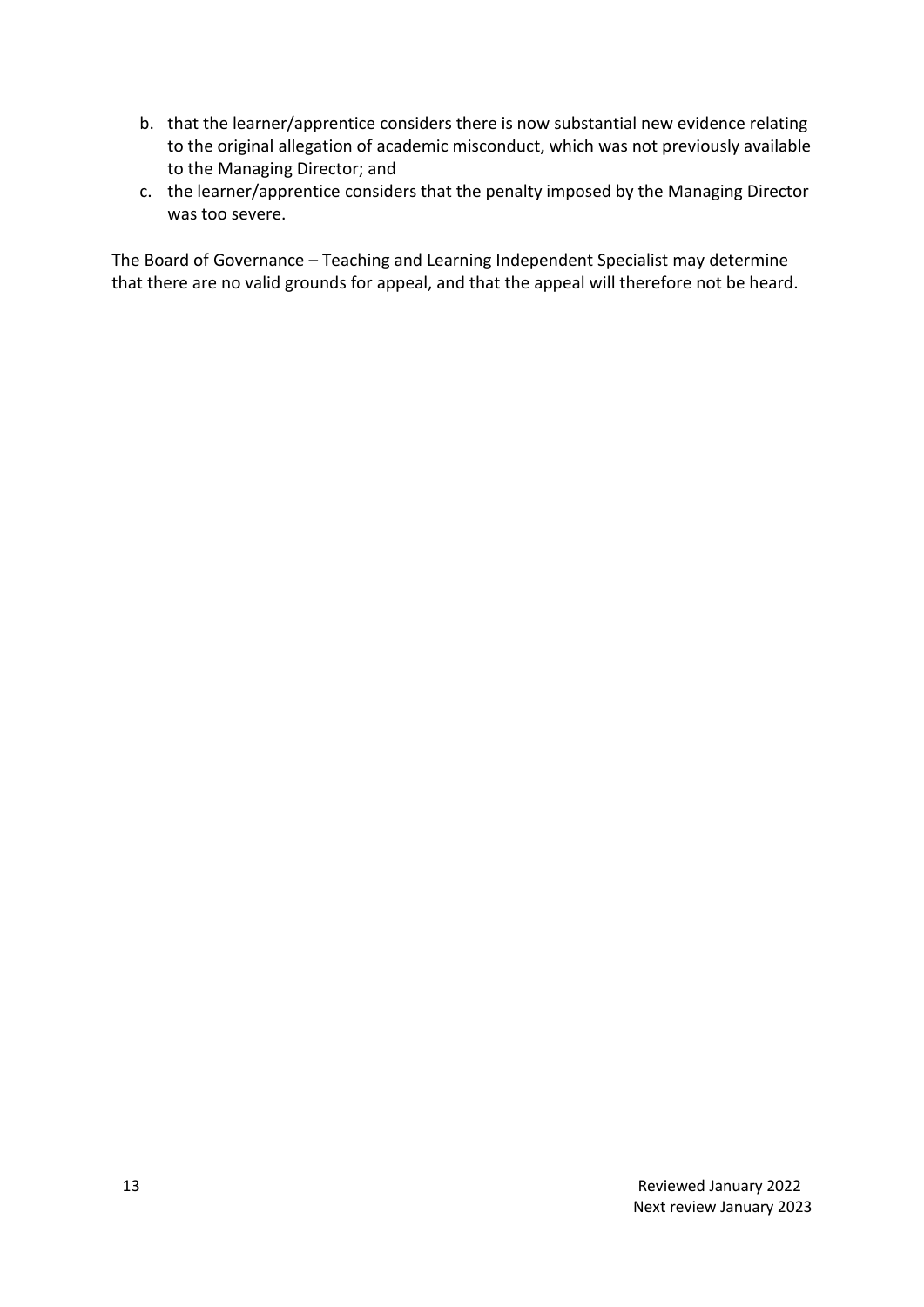## **Hearing of an Appeal**

If the Board of Governance – Teaching and Learning Independent Specialist judges that there appear to be valid grounds for an appeal, they will arrange a meeting with the learner/apprentice, to hear the appeal. The meeting will be held no later than 20 working days, from the date on which the appeal is received and the learner/apprentice will be given no less than seven working days' notice of the meeting.

The Board of Governance – Teaching and Learning Independent Specialist will advise the learner/apprentice, in writing, of the date, time and place of the meeting, send them copies of all papers to be considered at the meeting and invite the learner/apprentice to attend, to present a case in person. Board of Governance – Teaching and Learning Independent Specialist will also inform the learner/apprentice that a member of cHRysos HR Solutions Limited staff will attend to ensure procedural fairness and that the learner/apprentice may be assisted at the meeting by a fellow enrolled learner/apprentice, or a member of cHRysos HR Solutions Limited staff.

In the case of an apprentice, copies of all correspondence will be sent to the apprentice's employer who will also be invited to attend the appeal hearing.

In hearing an appeal, the Board of Governance – Teaching and Learning Independent Specialist will investigate any procedural irregularities referred to in the learner/apprentice's letter of appeal and/ or consider any new evidence not available at previous meetings.

After such a hearing the Board of Governance – Teaching and Learning Independent Specialist will:

- a. allow the appeal, if it is considered that the original decision to confirm the occurrence of misconduct should be set aside, and/or a penalty be varied, in the light of demonstrated procedural irregularities or new evidence; or
- b. dismiss the appeal, if it is considered that the decision and/or the penalty should not be set aside or varied; or
- c. dismiss the appeal against a determination of academic misconduct, but vary the penalty imposed, subject to the following conditions:
	- i. that, if the appeal is made on procedural grounds, the Board of Governance Teaching and Learning Independent Specialist may not impose a more severe penalty than that originally imposed; and
	- ii. that, if the appeal is made based on new evidence, the Board of Governance – Teaching and Learning Independent Specialist will determine an appropriate course of action from among those that are available to the Board of Governance – Teaching and Learning Independent Specialist (refer to the section above, heading, 'Actions and Penalties Available to the Managing Director').

In the case of an apprentice, copies of all correspondence will be provided to the apprentice's employer and any decision in relation to the outcome of the appeal hearing will be made in liaison with the apprentice's employer.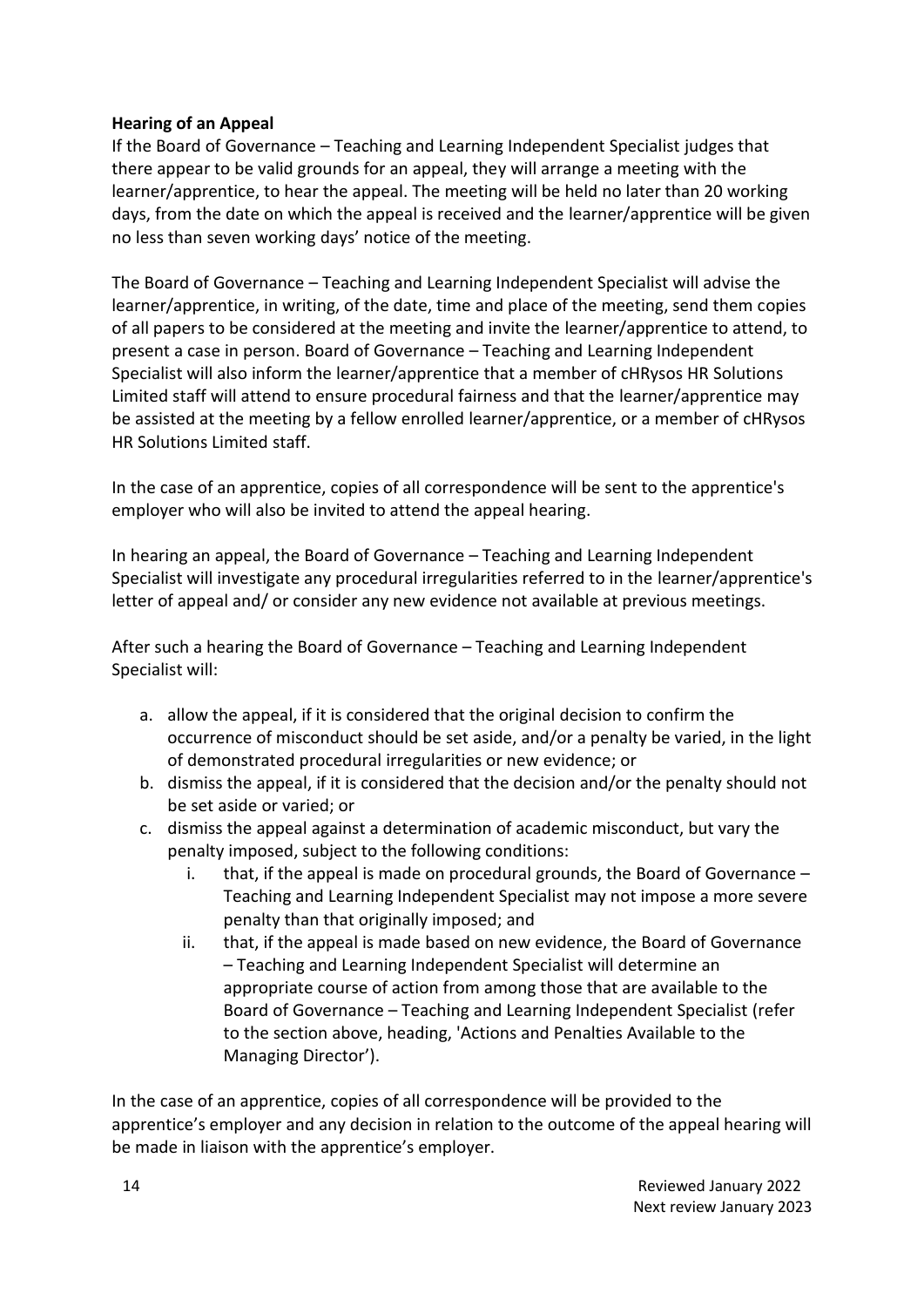# **Following the Meeting with the Board of Governance – Teaching and Learning Independent Specialist**

The Board of Governance – Teaching and Learning Independent Specialist will, within five working days of the conclusion of the meeting to hear the appeal, inform the learner/ apprentice of the outcome of the meeting via first class post and email.

In the case of an apprentice, copies of all correspondence will be sent to the apprentice's employer.

The decision made by the Board of Governance – Teaching and Learning Independent Specialist is final.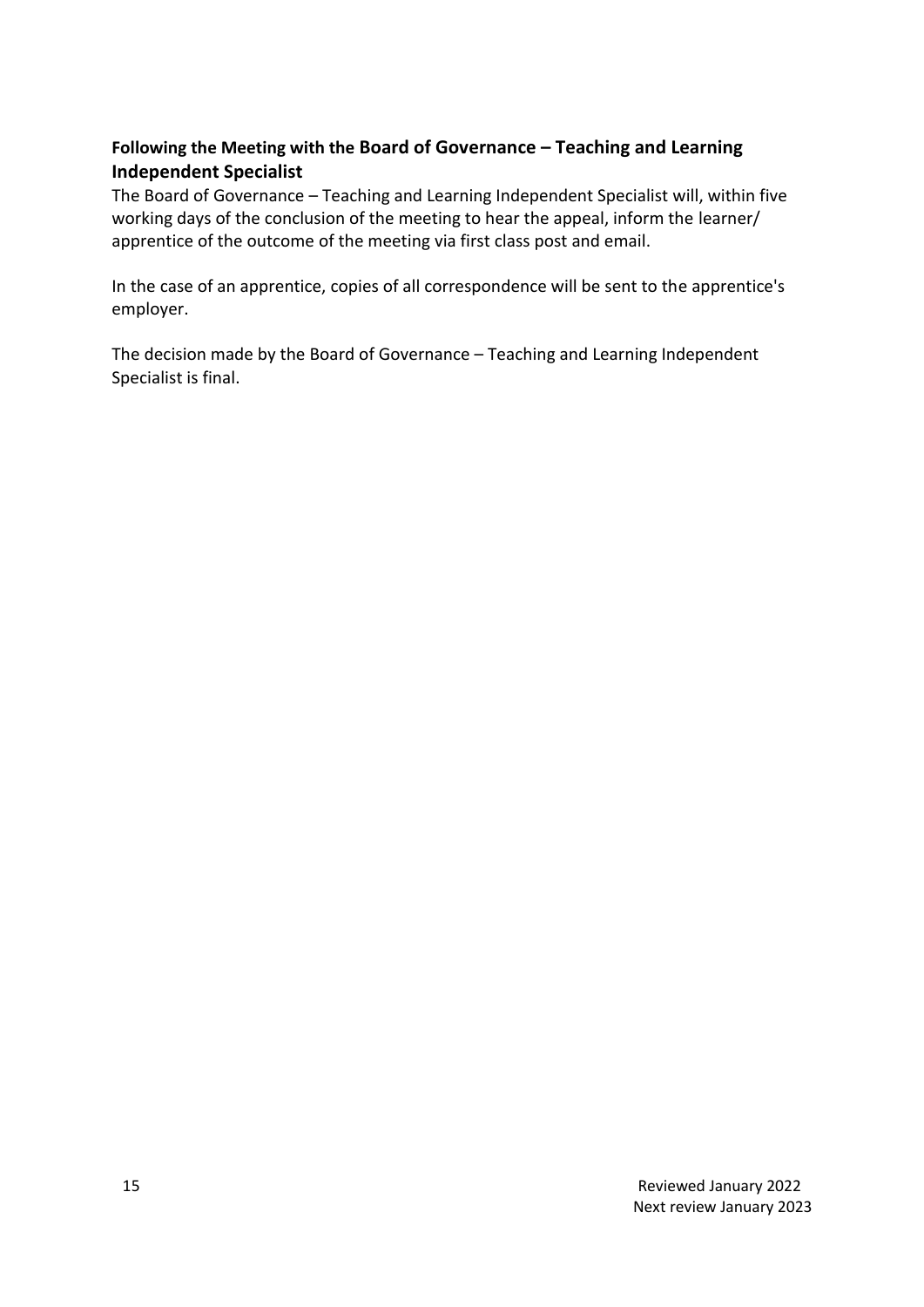## **Guidelines**

The following guidelines form the general principles that will apply at all stages of the policy procedures.

## **Advice to learner/apprentices about an Allegation**

If an allegation of misconduct is reported to the Quality Assurance Lead, Managing Director or Board of Governance – Teaching and Learning Independent Specialist he or she must:

- notify the learner/apprentice who is the subject of the allegation, by first class post and email, of what they are alleged to have done.
- provide the learner/apprentice with all relevant documentation and ask the learner/ apprentice to respond to the allegation in writing.
- give appropriate notice, invite the learner/apprentice to attend an interview or meeting, as appropriate in accordance with this Policy, to respond to the allegation.
- In the case of an apprentice, provide copies of all correspondence to the apprentice's employer and invite the employer to the interview; and
- advise the learner/apprentice that he or she may be assisted at the meeting by a fellow enrolled learner/apprentice or a member of cHRysos HR Solutions Limited staff who may provide the learner/apprentice with advice, but may not act as an advocate, nor make direct comment in the meeting, unless given permission to do so by the Chair of the meeting.

The learner/apprentice must also be advised:

- i. that it is in the learner/apprentice's interests to attend any interview or meeting held in accordance with this Policy, because otherwise a decision, which may include the imposition of a penalty, will be taken in his or her absence, and
- ii. that at any such interview or meeting, the learner/apprentice may be assisted by a fellow enrolled learner/apprentice or a member of cHRysos HR Solutions Limited staff.

## **Standard of Proof**

Hearings of allegations under this Policy are not legal proceedings. Those who conduct the hearings will, therefore, consider evidence to the best of their abilities to determine the facts on the basis of the balance of probabilities, rather than on the basis of a stricter legal standard of proof.

## **Highly Sensitive and Personal Information**

Where a learner/apprentice wishes to submit information of a highly sensitive or personal nature relating to their case, the learner/apprentice may submit those details in a sealed envelope, clearly marked 'confidential'. Such material will be treated in strict confidence and will be reviewed, in the first instance, only by the Quality Assurance Lead, Managing Director or Board of Governance – Teaching and Learning Independent Specialist, according to the stage of the process that has been reached). The Quality Assurance Lead, Managing Director/ Board of Governance – Teaching and Learning Independent Specialist will decide whether and how the material, or an indication of its content, should be communicated to others who need to be aware of it.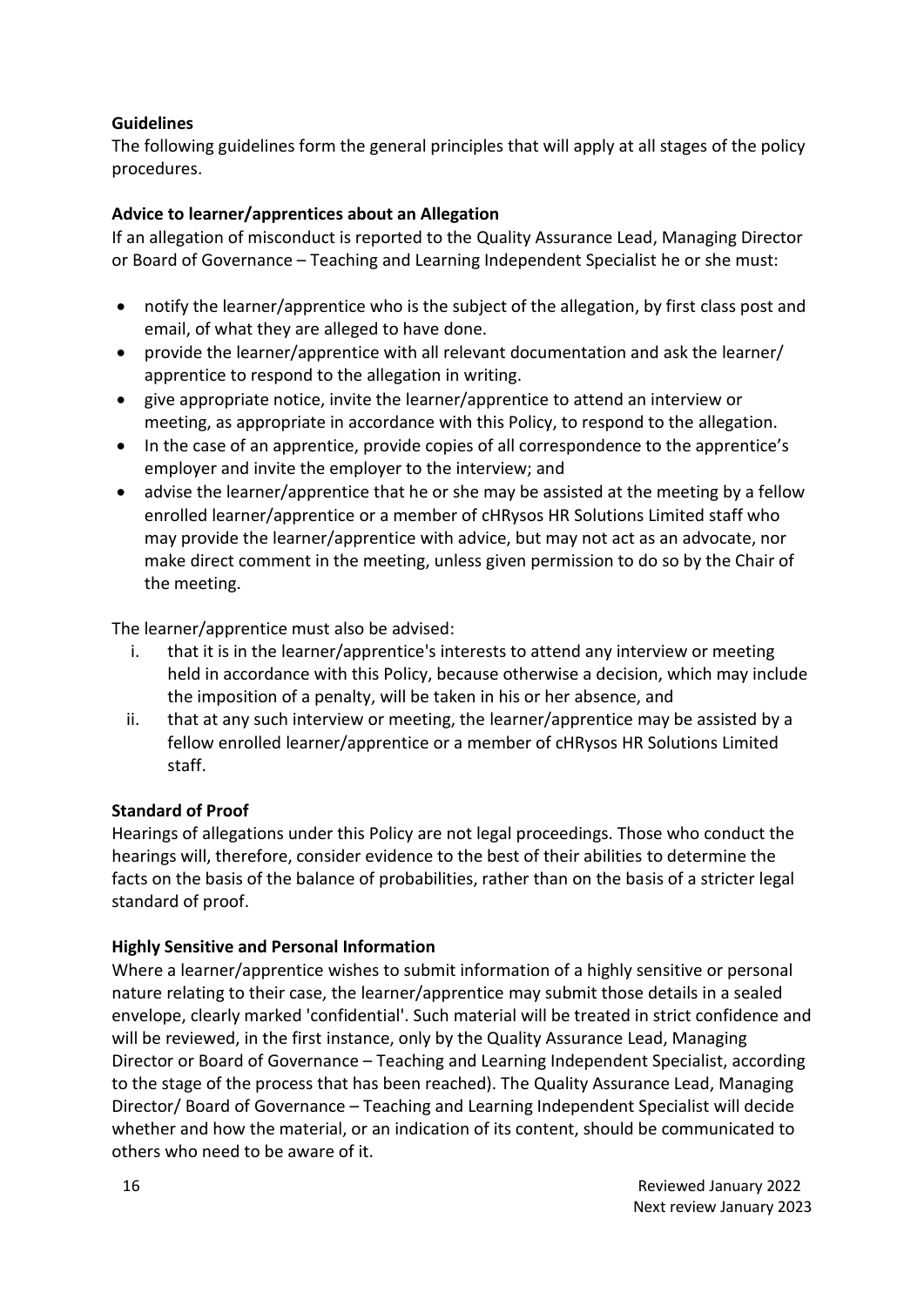Where it is decided that the material needs to be considered by others, the learner/ apprentice will be advised accordingly and will be given the option to withdraw some or all the material.

## **Availability of Evidence**

Information supplied as evidence relating to an allegation of academic misconduct against a learner/apprentice will be made available to the learner/apprentice, who will normally be informed of its source. In exceptional cases, the individual leading an investigation or hearing of a learner/apprentice academic misconduct matter may determine that the identity of the person providing the information may need to remain confidential or that proceedings are to be conducted with appropriate safeguards for his or her privacy and safety.

#### **Variations to Timeframes**

While allegations of academic misconduct will be considered as promptly as possible, the timeframes contained in the policy are indicative and may be affected by several factors, including availability of members of staff, or the learner/apprentice who is the subject of an allegation, to obtain additional evidence or specialist advice. In such exceptional circumstances, the timeframes prescribed in the policy may be varied, with the approval of the Managing Director.

#### **Advice of Decisions to Relevant Staff**

All members of staff who have made a determination in accordance with this Policy are entitled to be informed, in confidence and in writing, of any subsequent decision on appeal that confirms or varies the determination and are entitled to be provided with a brief statement of reasons for the decision.

Similarly, any member of staff who has referred an allegation of misconduct to the Quality Assurance Lead, the Managing Director, or the Board, for determination in accordance with this Policy, is entitled to be informed, in confidence and in writing, of any decision made in response to the referral, and is entitled to be provided with a brief statement of reasons for the decision.

## **Delegation of responsibility**

Proceedings outlined in this Policy will be conducted, or coordinated, by the persons holding the positions specified in the Policy. Where, because of unforeseeable circumstances or for serious logistical reasons or organisational requirements, alternative arrangements need to be made, a nominee may be appointed and officially recorded in writing. The appointment shall be made as follows:

- a. in place of a Tutor-Assessor/Curriculum Lead, by the Quality Assurance Lead;
- b. in place of the Quality Assurance Lead, by the Managing Director;
- c. in place of the Managing Director, by the Board of Governance Teaching and Learning Independent Specialist.
- d. In place of the Board of Governance Teaching and Learning Independent Specialist, by an alternative member of the Board of Governance.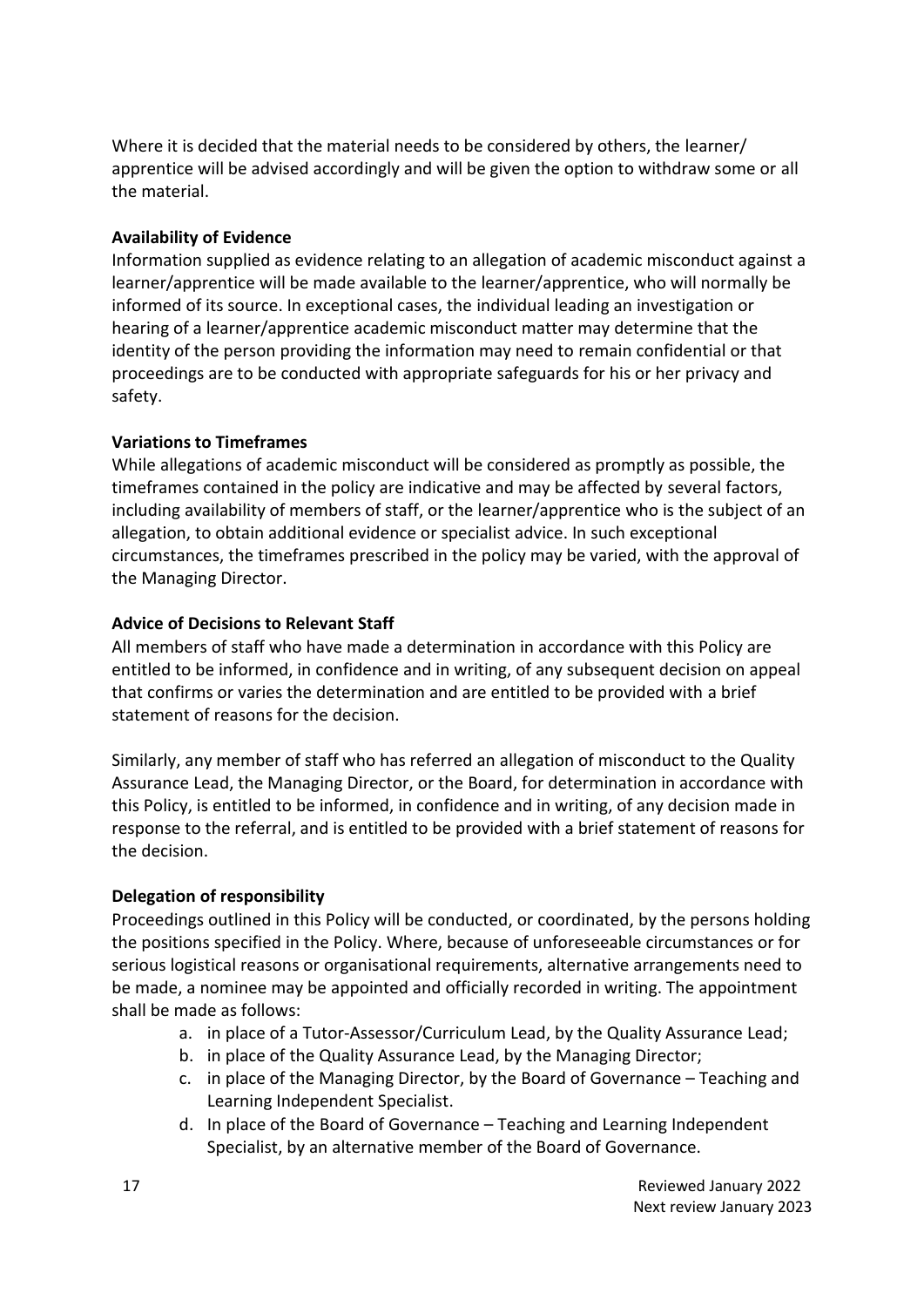Whenever a nominee is so appointed, the Managing Director will ensure that the nominee is either already experienced in the role and in the operation of this Policy, or that he or she receives appropriate advice and/or training for the role.

#### **Recording of all Misconduct Allegations and Proceedings**

At every stage of the above process for consideration of an allegation of academic misconduct, the person leading the investigation must ensure that all proceedings and associated papers are formally recorded in an appropriate academic misconduct file. In addition, the Quality Assurance Lead must ensure that a record of the decision under the Policy, is placed on the learner/apprentice's electronic file.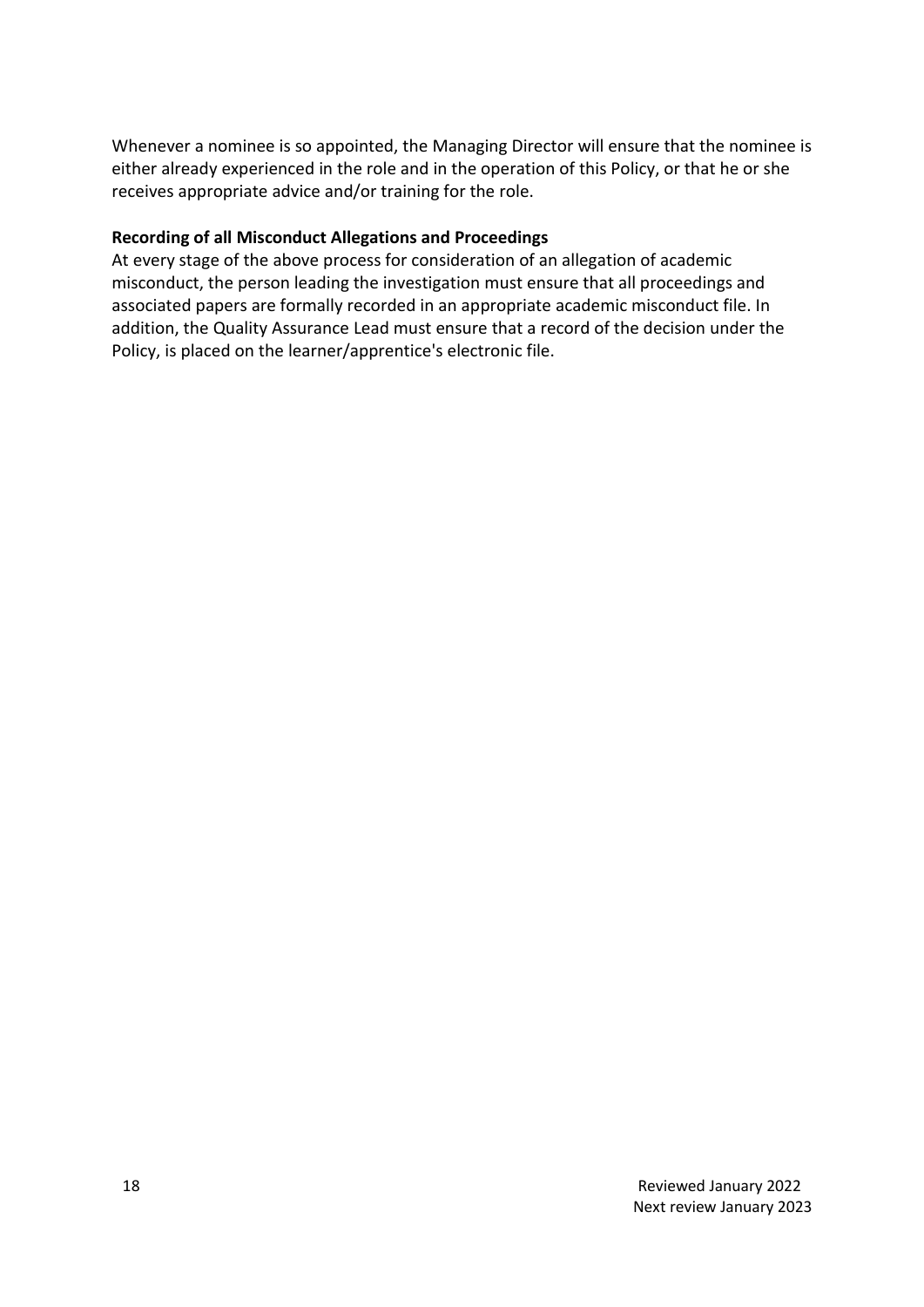## **Appendix B**

# **Declaration of Conflict of Interest**

| Staff member's name                               |  |
|---------------------------------------------------|--|
| Learner/apprentice's name                         |  |
| Programme of Study                                |  |
| Nature of Relationship                            |  |
|                                                   |  |
| Staff member's signature                          |  |
| Date                                              |  |
| Managing Director/Director's comments/<br>outcome |  |
| Managing Director/Director's signature            |  |
| Date                                              |  |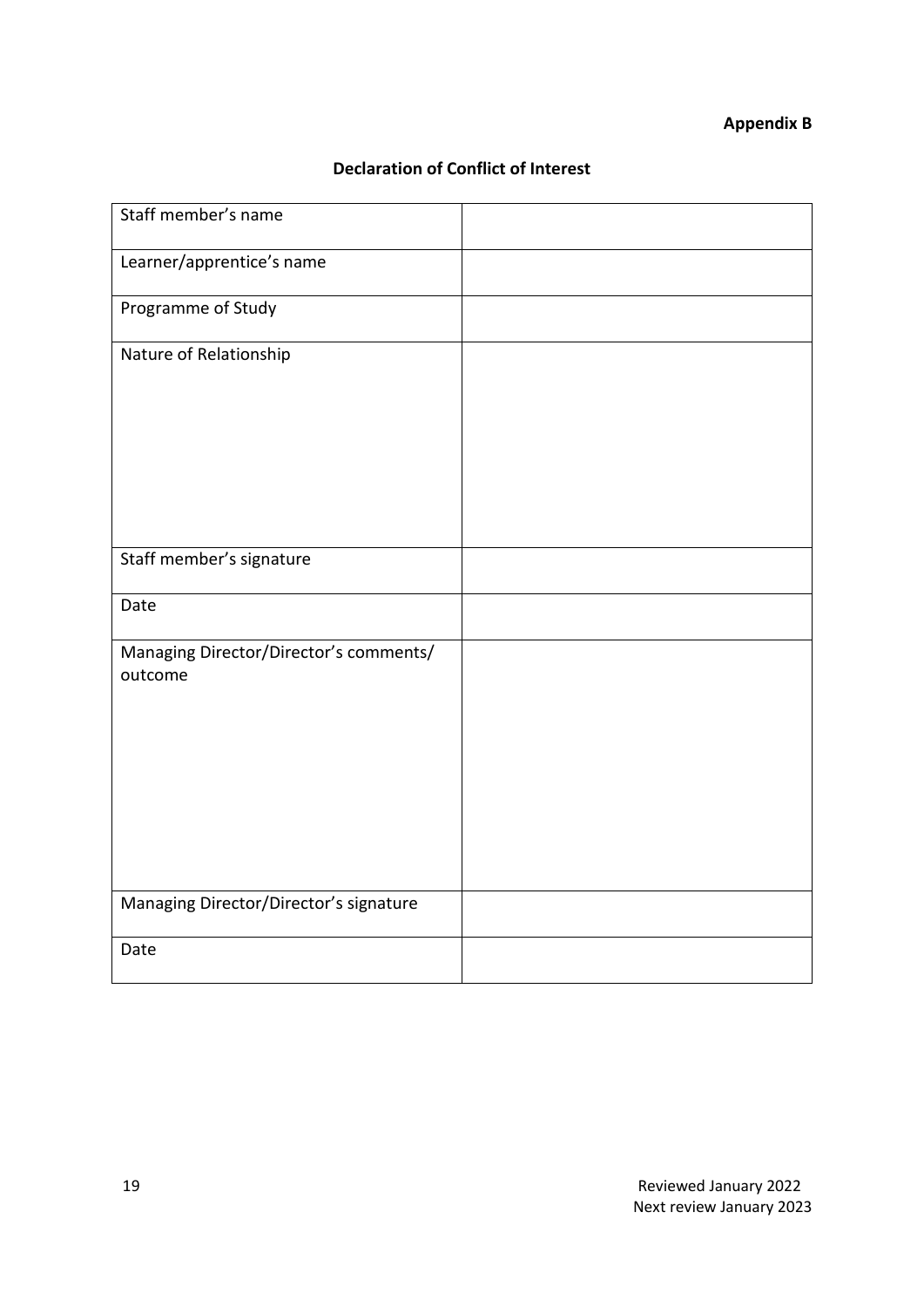# **Appendix C**

# **Report of Suspected Malpractice Form**

| <b>Centre Name</b>                        |  |
|-------------------------------------------|--|
| Centre Number                             |  |
| <b>Contact Name</b>                       |  |
| Contact address, phone number and e-mail. |  |
|                                           |  |
|                                           |  |

| Qualification Title | Apprenticeship Title |
|---------------------|----------------------|
|                     |                      |
|                     |                      |

| Qualification Unit Code | Unit Title |
|-------------------------|------------|
|                         |            |
|                         |            |

| Learner/apprentice Number | Learner/apprentice Name |
|---------------------------|-------------------------|
|                           |                         |
|                           |                         |

Please give nature of the incident including who it was reported to and dates